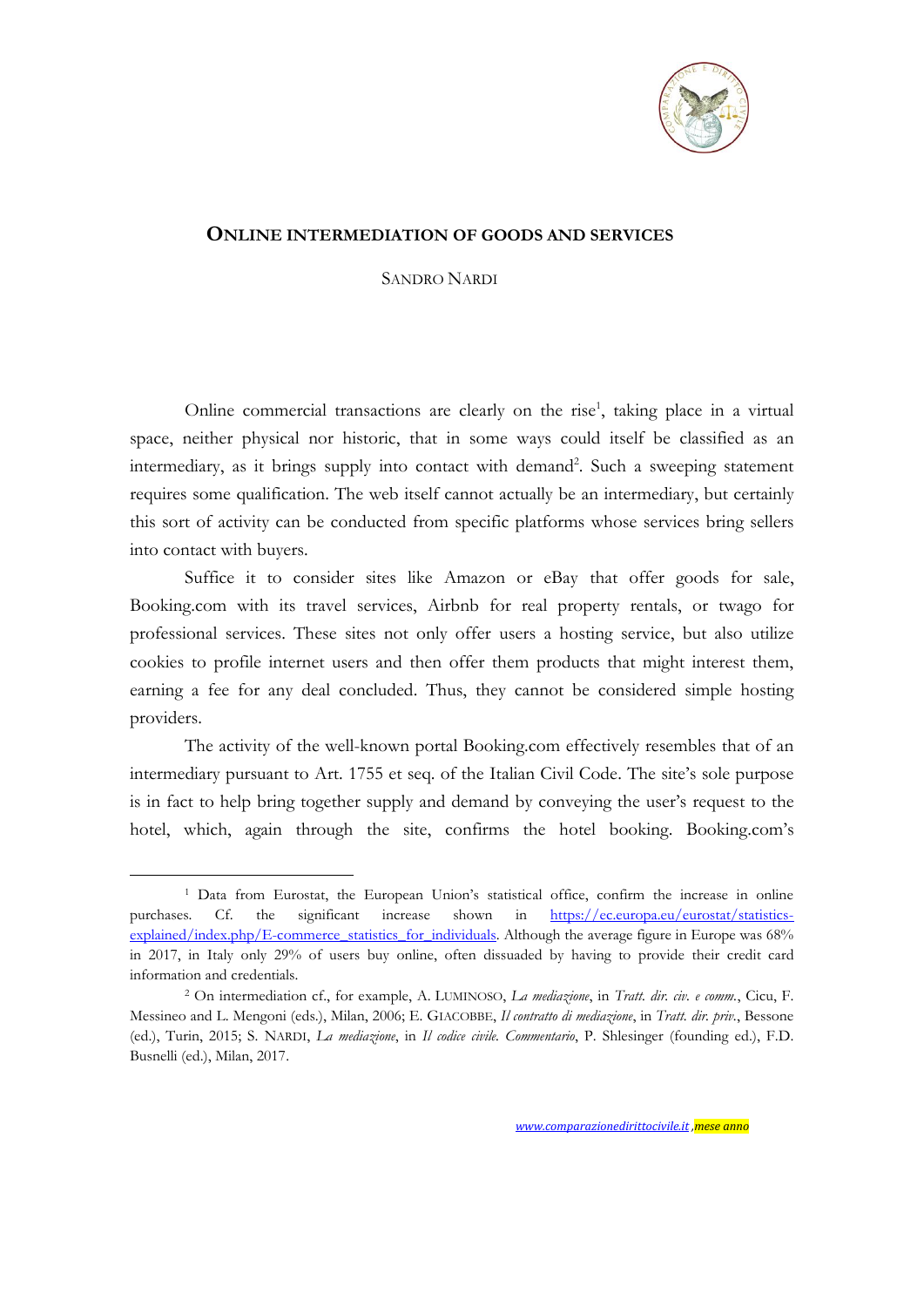

intermediation ends when the reservation is completed, which gives the portal the right to the fee, based on mechanisms comparable to those set out in Art. 1755 of the Italian Civil Code.

Airbnb's activity is also similar to that of an intermediary as defined by the Italian Civil Code. The Airbnb platform in fact connects persons who have an accommodation to rent with persons interested in renting it. The site collects the total price, deducting a fee from both parties<sup>3</sup>. The same holds for twago, whose Italian terms of service specifically mention intermediation, with the supplier of services obligated to pay a fee for the intermediary service in the form of a percentage of the total value of the order<sup>4</sup>. (The English version leaves the word out, merely referring to an "online platform for high quality services operated by Team2Venture GmbH, headquartered at Friedrichstraße 224, 10969 Berlin, Germany.")

With regard to the probably better known eBay, the decisions of American and French case law have diverged<sup>5</sup>. While the U.S. District Court in California (where the site was created) held that eBay was a neutral hosting provider, a simple marketplace, the Tribunal de Commerce of Paris found that the essence of eBay's service is intermediation between sellers and buyers through the provision of instruments specifically intended to ensure promotion and development of online sales through a "selling manager," creating "online boutiques" that make it possible to become a "PowerSeller." The result is that eBay is an inevitable player in online sales. In particular, it plays quite an active role in stimulating business to increase the number of transactions and generate fees for itself. In fact, eBay has a commercial intermediation service and is a leading player in e-commerce; its hosting and intermediary services are inseparable because eBay does not offer an advertisements service, except to ensure intermediation between sellers and buyers and collect the corresponding fee<sup>6</sup>.

<u>.</u>

<sup>&</sup>lt;sup>3</sup> See terms of service at [https://www.airbnb.it/terms/payments\\_terms](https://www.airbnb.it/terms/payments_terms)

<sup>4</sup> Cf.<https://www.twago.it/static/terms-and-conditions/>

<sup>5</sup> Cf. United States District Court – Northern District of California, March 4, 2008 and Tribunal de Commerce de Paris, June 30, 2008, in *Dir. internet*, 2008, pp. 567 et seq., with note by E. FALLETTI, *I vestiti nuovi di eBay: operatore neutrale o intermediario attivo nelle aste su Internet?*

<sup>6</sup> Tribunal de Commerce de Paris, June 30, 2008, cit.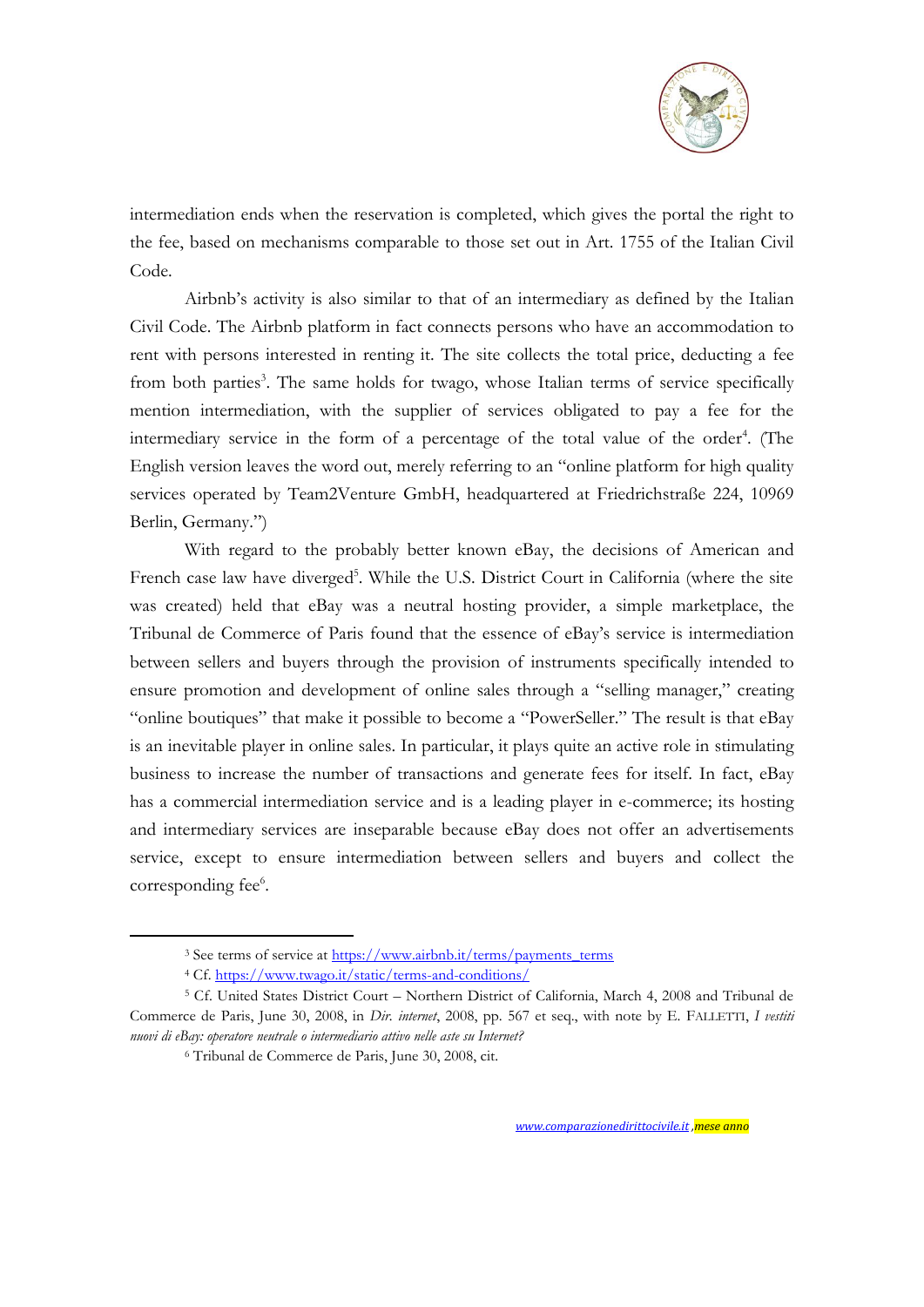

Moreover, this solution seems bolstered by a decision of the German Federal Supreme Court, which held that the sales agreement concluded through eBay was not an auction pursuant to § 156 of the BGB (German Civil Code), but rather a distance sales contract, which gives the purchaser the right of rescission under the terms provided in § 312d BGB<sup>7</sup> .

Indeed, an online auction, held within a simple marketplace, is difficult to square with the aforementioned intermediation services offered by eBay. Above all, it would offer the user fewer guarantees, in particular because a hosting provider has less liability than an intermediary.

Due to the provisions in paragraph 8 of the Ministry for Production Activities Memorandum no. 3561/C of July 7, 2003, issued following Legislative Decree no. 70 of April 9, 2003 to implement e-commerce Directive 2000/31/EC, the general principle for auctions is that the provider has no obligation to monitor the information it transmits or stores, nor any obligation to check for facts or circumstances indicating the presence of unlawful activities, and is responsible for the content of services only if, when so requested by the competent judicial or administrative authority, it fails to act promptly to prevent access to said content, or if, being aware that the content of a service to which it provides access is unlawful or harmful to a third party, it does not inform the competent authority. On the contrary, as the law applicable to the intermediary is that of the country where the action creating the obligation occurred (Art. 61 of Law no. 218 of May 31, 1995) and thus in our case Italy, all the information obligations set out in Art. 1759 of the Italian Civil Code would be applicable.

In our opinion, the preceding brief analysis confirms that an intermediary's activity, even if conducted online, is not bound by any contract between the principal and the intermediary<sup>8</sup>. Indeed, the platform will not demand any performance from users who have not entered into a contract as a result of online intermediation. Registration with the site does not mean a contract has been concluded, as the purpose is merely to obtain data to

<u>.</u>

<sup>7</sup> Bundesgerichtshof, VIII, Zivilsenat, November 3, 2004, in *Dir. internet*, 2005, pp. 134 et seq., with note by E. FALLETTI, *E uno, e due, e tre! Aggiudicato! eBay: contratto di vendita concluso a distanza e non asta on line*.

<sup>8</sup> For a differing opinion, cf. Cass. Sez. Un., August 2, 2017, no. 19161, in *Nuova giur. civ. comm*., 2018, pp. 52 et seq., with note by I. PIZZIMENTI, *Mediazione atipica e diritto alla provvigione: la parola alle Sezioni Unite*.